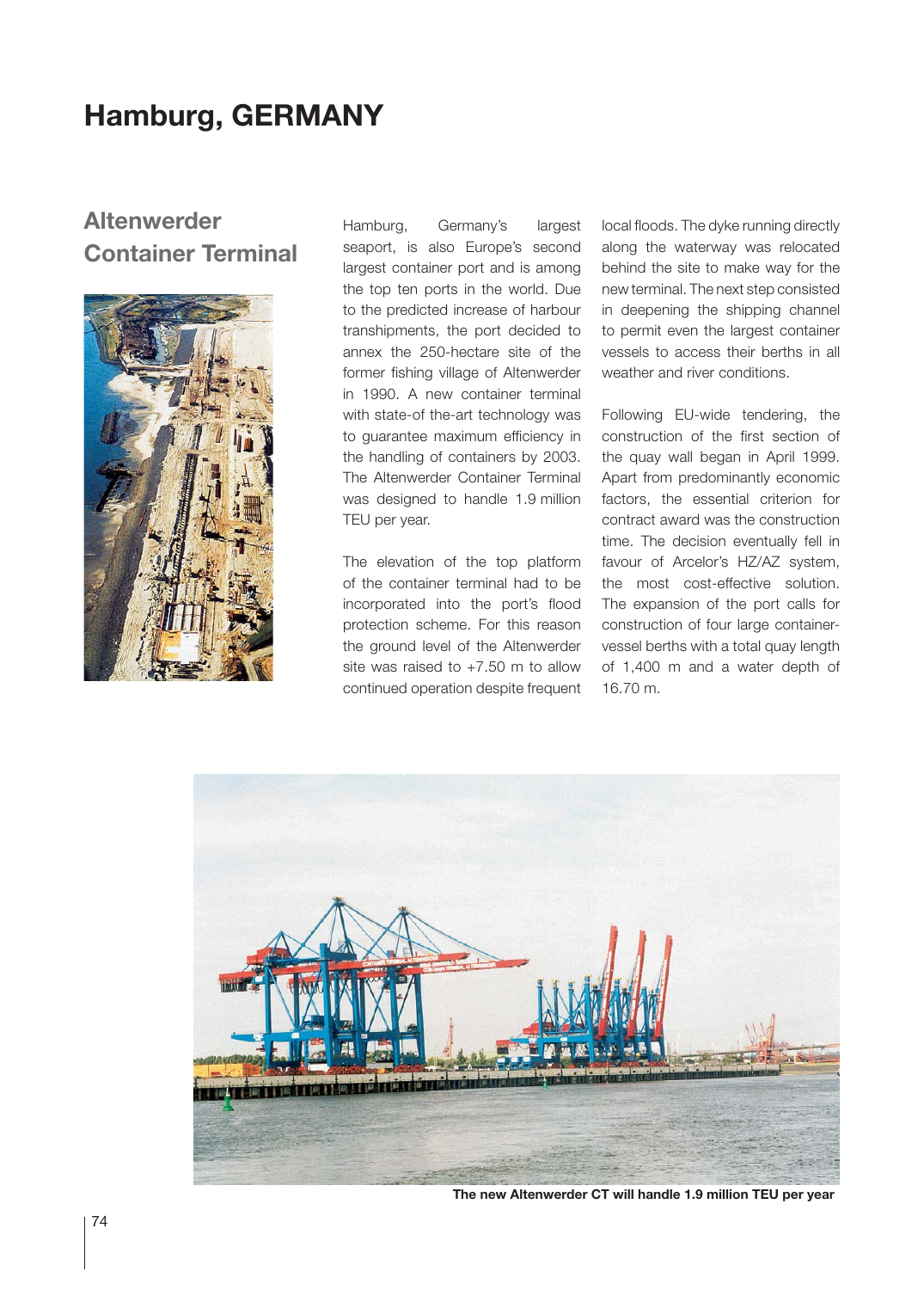

**With a quay-wall height of more than 24 m, the new container terminal can receive super-post-Panamax class vessels**



**The double king piles and the intermediary piles were delivered to the site as joined elements**



**Tubes placed in front of the sheet pile wall act as fenders**

The basic features of the cross-section include the following elements:

- Low-level superstructure slab with pile foundation (to reduce soil pressure)
- Sheet pile wall set back by 4 m (to minimise scouring)
- Open cross-section (to reduce water pressure)
- Anchor piles (to provide stable anchorage and minimise deformation)
- Soil replacement (ice-age rock strata with boulders)
- Crane track on separate foundation (to reduce surcharges).

The difficult subsoil of the harbour floor in front of the quay wall bears the imprint of the ice age, with changing characteristics resulting in different design scenarios. A clay layer containing huge boulders had a major impact on the choice of installation method.

The unconventional installation method called for replacement of the soil layers above El. -25.3 m instead of driving the sheet piles through the different layers of sand, gravel, pebbles and boulders. The steel elements were placed and driven to final depth in a 1.20-m-wide bentonitesupported trench. Cement was added to the suspension to prevent flushing out of the prevalent extremely fine sand particles. The required vibration energy was considerably reduced by choosing this alternative installation method which implied a much lower likelihood of possible negative impacts on existing structures nearby.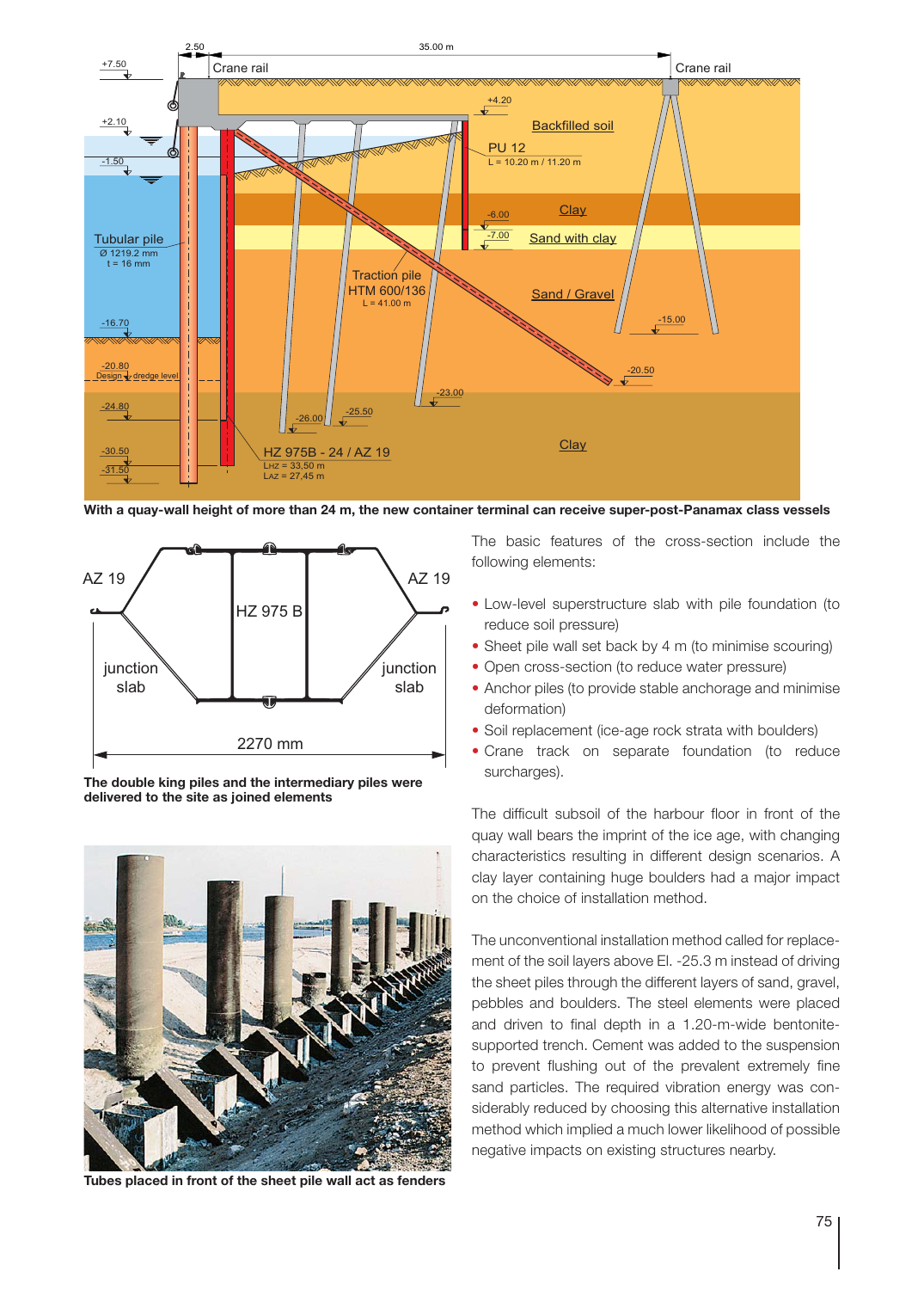

**The 47-m tailor-made HTM 600/136 anchor piles were driven with a hydraulic impact hammer**



**The joined sheet pile elements where delivered just in time**

### Owner:

Freie und Hansestadt Hamburg, Hamburg Port Authority (HPA)

#### Contractor:

Hochtief AQ, NL Tief- und Ingenieurbau Nord, Fr. Hoist GmbH & Co.

#### Sheet piles:

8,500 t double HZ 975 B king piles, steel grade S 390 GP, L = 32.60 m - 33.40 m

1,500 t AZ 19 intermediate piles, steel grade S 240 GP, L = 27.45 m

1,120 t PU 12 sheet piling apron, steel grade 355 GP,  $L = 11.20$  m

Bearing piles: 2,300 t HTM 600/136 anchor pile,  $L = 45.5 - 47.2$  m, steel grade S 355 J2G3

Total quantity of sheet piles: 11,120 metric tons (sheet piles)



**The low-level superstructure slab is placed on top of the two sheet pile walls, steel tension piles, fender tubes & concrete piles**

The quay wall of the first construction phase is 955 m long. It comprises two 350-m berths for container vessels and a 100-m feeder-vessel berth. Altenwerder boasts the highest quay wall in Germany with a top level at +7.50 m and a water depth of 16.70 m. The heart of the quay's cross-section is the HZ/AZ combined sheet pile system.

The container terminal's HZ/AZ system features double HZ 975 B king piles in steel grade S 390 GP with a length of up to 33.40 m as structural elements resisting both horizontal soil and water loads as well as vertical foundation loads. Additional plates were welded onto the king pile's toe in order to further increase their loadbearing capacity. The 27.45-m intermediary piles (AZ 19, steel grade S 240 GP) hold back the soil and distribute the loads into the king piles.

The elastic section modulus of the combined wall is 10,330 cm<sup>3</sup>/m. The HZ king piles and the AZ intermediary piles were joined together in the mill. The large resulting system width of 2,270 mm is of great benefit in terms of installation speed. Openings in the intermediary elements allow sand to be flushed out from below the quay platform. Arcelor delivered all the piles just in time, thus minimising the required storage space.

The joined sheet pile elements each weigh approximately 22 t. They were threaded into the interlock of the previously installed pile and driven to design depth with an impact hammer. Excavation for the bentonitefilled trench and installation of the piles were carried out block by block. A loading trial on a separate king pile at the beginning of the construction works confirmed that the required load bearing capacities were achieved.



**Due to difficult soil conditions, and as a means of reducing vibration, the sheet piles where driven in a bentonitesupported trench**